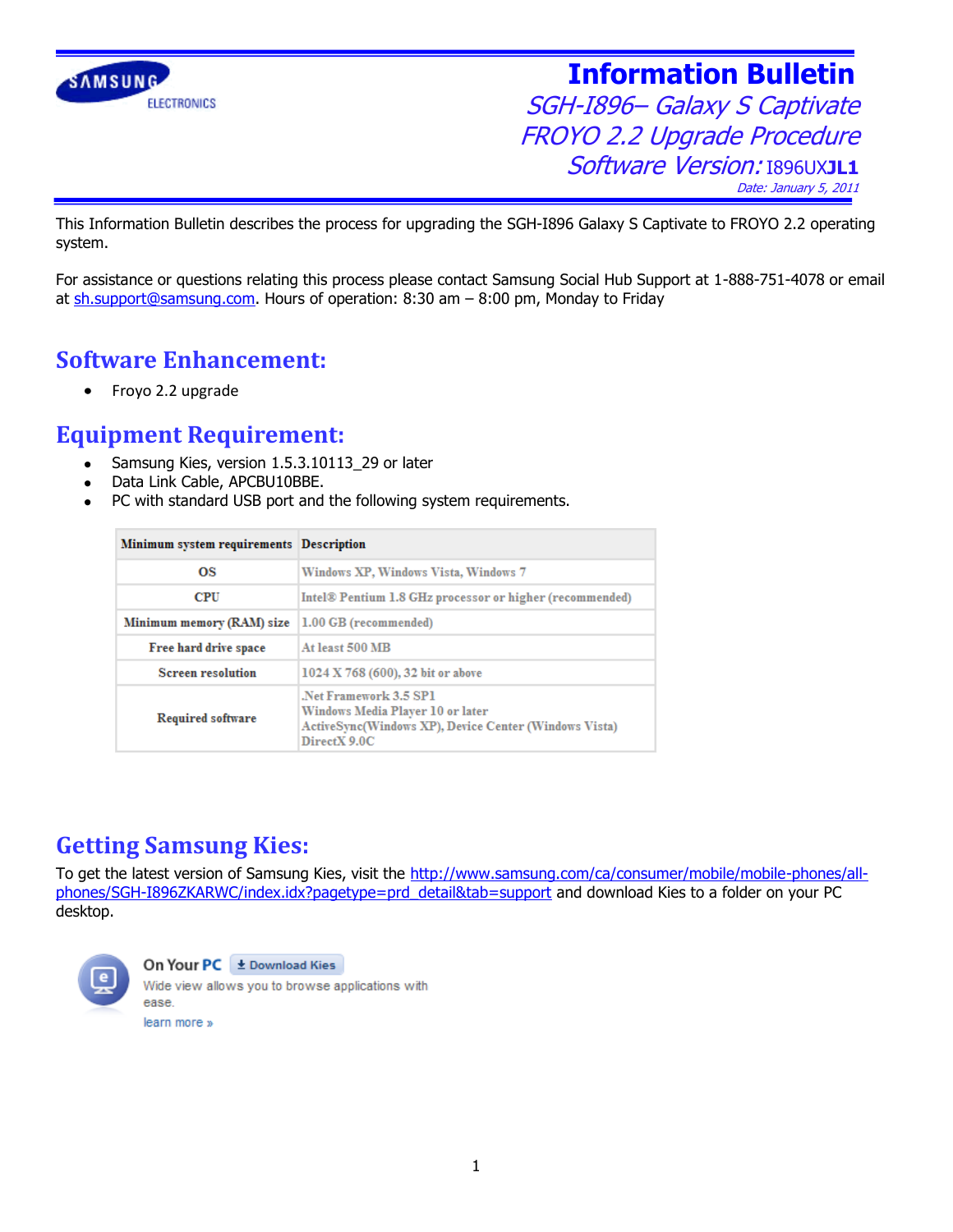

SGH-I896– Galaxy S Captivate FROYO 2.2 Upgrade Procedure Software Version: I896UX**JL1** Date: January 5, 2011

### **Installing Samsung Kies:**

1. Verify that no previous version of Samsung Kies is installed on PC. If a previous version of Samsung Kies is installed, please remove before proceeding with Kies installation.

**B** start  $\rightarrow$  **All Programs**  $\rightarrow$  **Samsung**  $\rightarrow$  **Kies**  $\rightarrow$  **Uninstall Kies**  $\rightarrow$  **wait for Kies program to be removed.**

- 2. Open Samsung Kies folder on PC desktop and double click Kies icon to install program.
- 3. Once Samsung Kies program is installed, program will launch.

#### **Galaxy S Captivate Software Upgrade Procedure:**

- 1. Run Samsung Kies program.
- 2. Connect data cable to PC USB port.
- 3. Power on device and connect to data cable.
- 4. Wait for Samsung Kies to recognize the device.



5. Samsung Kies will display pop-up icon to alert that there is a software update available. Click pop-up icon to begin software upgrade process.



6. If the above software update notification icon does not display, click Firmware upgrade icon.

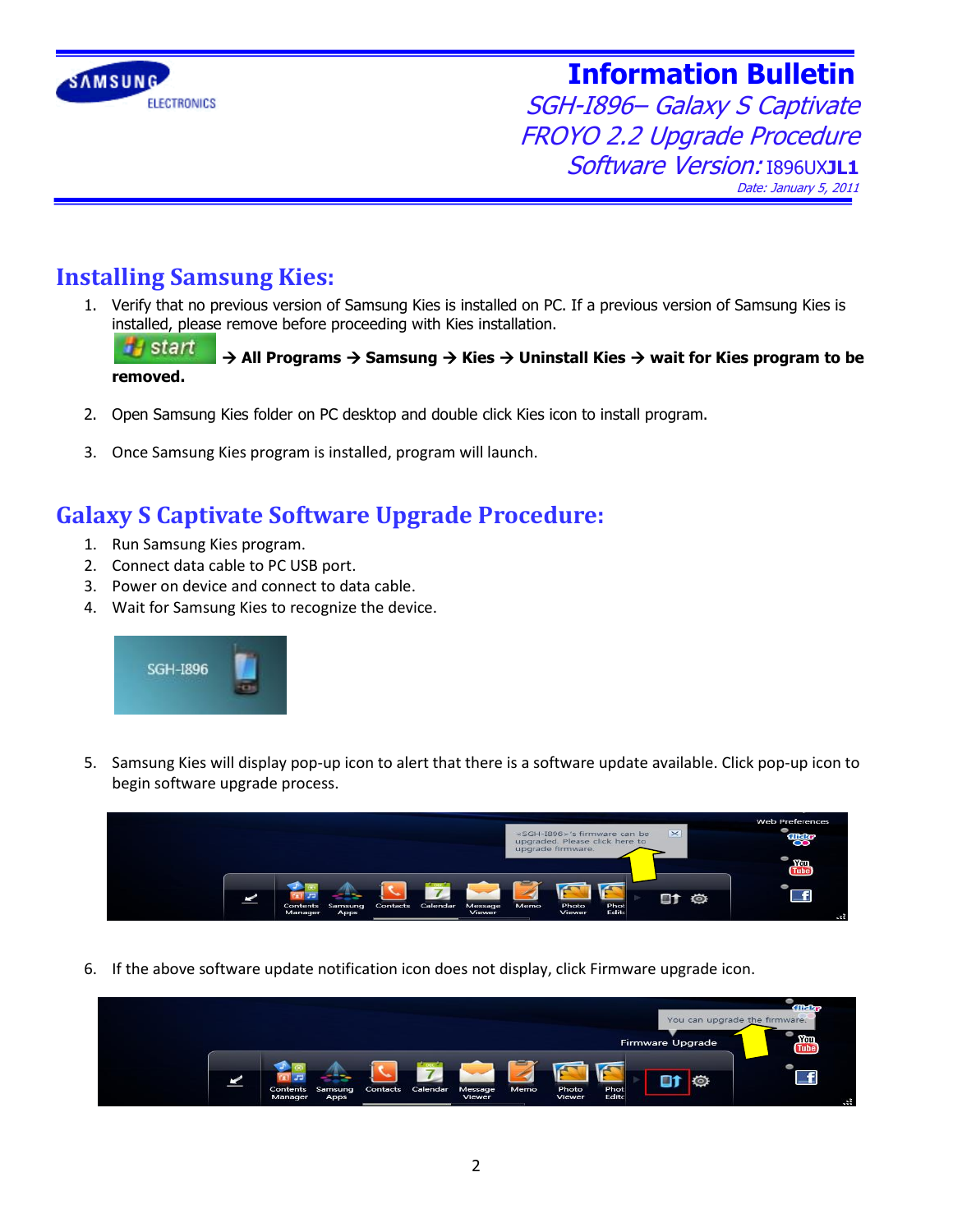

SGH-I896– Galaxy S Captivate FROYO 2.2 Upgrade Procedure Software Version: I896UX**JL1** Date: January 5, 2011

7. To backup you contact data, ensure that the **"Back up you contacts before upgrading firmware"** box is checked and click **"Upgrade"**.

|   | <b>Firmware Upgrade Notice</b><br>x                                                                                |
|---|--------------------------------------------------------------------------------------------------------------------|
|   | Back up all your important data before upgrading firmware for GT-<br>I9000M to protect against possible data loss. |
|   | Backed up contacts can be recovered using the Contacts widget<br>once the upgrade is complete.                     |
|   | You can't use other Kies widgets while firmware is being upgraded.                                                 |
|   |                                                                                                                    |
|   |                                                                                                                    |
|   |                                                                                                                    |
| я | Back up contacts before upgrading firmware.                                                                        |
|   | Upgrade<br>Cancel                                                                                                  |
|   | 2                                                                                                                  |

8. Name phonebook file and click **"Save"**.

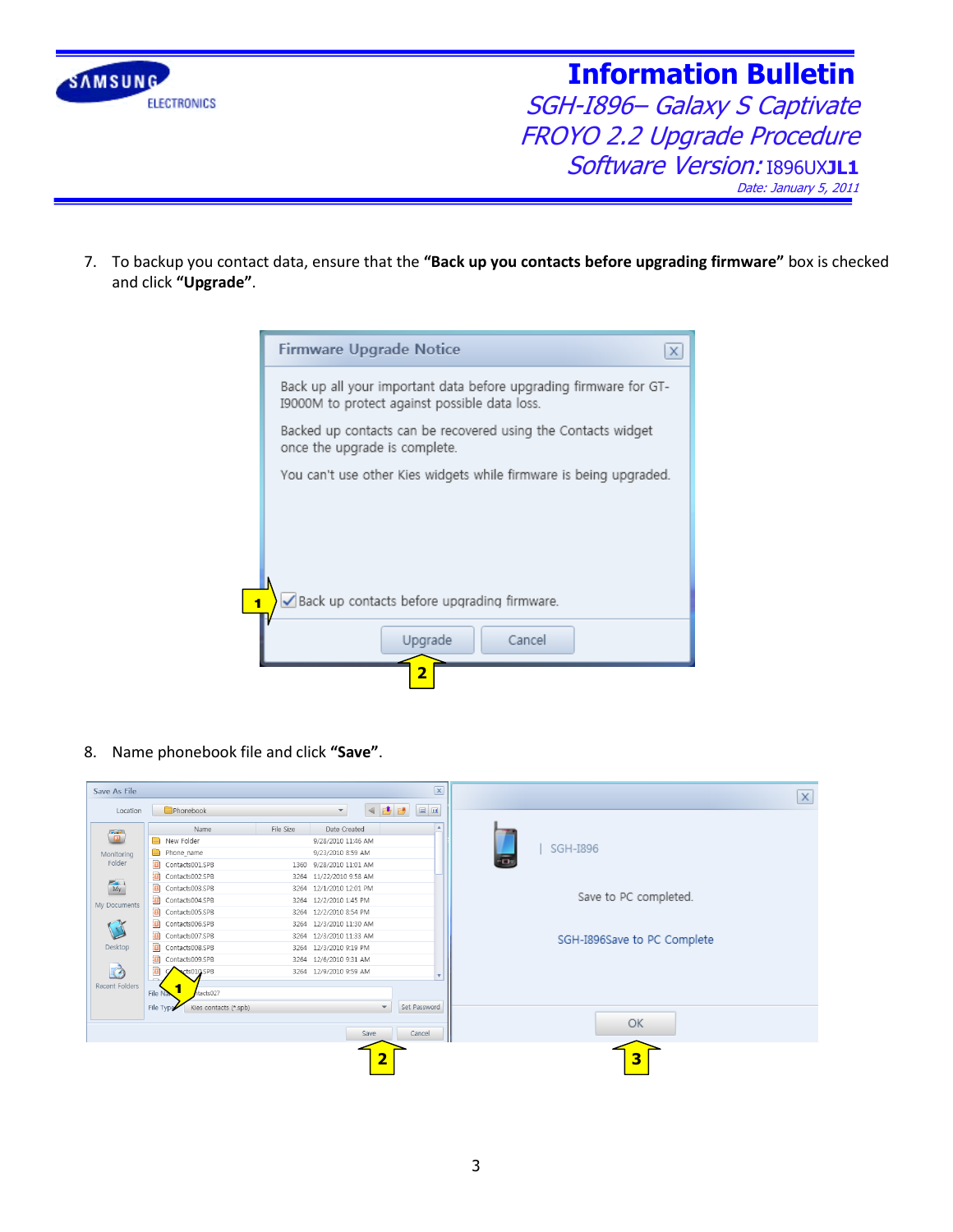

SGH-I896– Galaxy S Captivate FROYO 2.2 Upgrade Procedure Software Version: I896UX**JL1** Date: January 5, 2011

9. If Kies determines that a software upgrade is required/available, the following windows will be displayed. Click **"Upgrade".**



10. Review caution screen and click "**All information has been verified"** and click **"Next"**.

|                                                                                                                  | <b>Firmware Upgrade</b> |                                                                                     |          |         |           |
|------------------------------------------------------------------------------------------------------------------|-------------------------|-------------------------------------------------------------------------------------|----------|---------|-----------|
|                                                                                                                  |                         |                                                                                     |          |         |           |
|                                                                                                                  | Caution                 | Information                                                                         | Download | Upgrade | Completed |
|                                                                                                                  |                         |                                                                                     |          |         |           |
|                                                                                                                  | Caution                 |                                                                                     |          |         |           |
|                                                                                                                  |                         | Make sure that only the device you are upgrading is connected. Disconnect all other |          |         |           |
|                                                                                                                  | devices                 |                                                                                     |          |         |           |
|                                                                                                                  |                         | Back up your data before upgrading firmware to protect against possible data loss.  |          |         |           |
| 1. Removing the cable from the mobile phone while upgrading may cause an error.                                  |                         |                                                                                     |          |         |           |
|                                                                                                                  |                         | Please make sure the connection is maintained until the upgrade is complete.        |          |         |           |
|                                                                                                                  |                         | 2. Executing PC software while upgrading can overload the computer.                 |          |         |           |
|                                                                                                                  |                         |                                                                                     |          |         |           |
|                                                                                                                  |                         | 3. Do not run the menu by pressing any buttons while upgrading.                     |          |         |           |
| 4. Do not connect other mobile devices (MP3 players, cameras, external hard drives) to<br>the PC while ungrading |                         |                                                                                     |          |         |           |
|                                                                                                                  |                         |                                                                                     |          |         |           |
|                                                                                                                  |                         | All information has been verified.                                                  |          |         |           |
|                                                                                                                  |                         |                                                                                     |          |         |           |
|                                                                                                                  |                         |                                                                                     |          |         |           |
|                                                                                                                  |                         | Backward                                                                            | Next     | Cancel  |           |
|                                                                                                                  |                         |                                                                                     | 2        |         |           |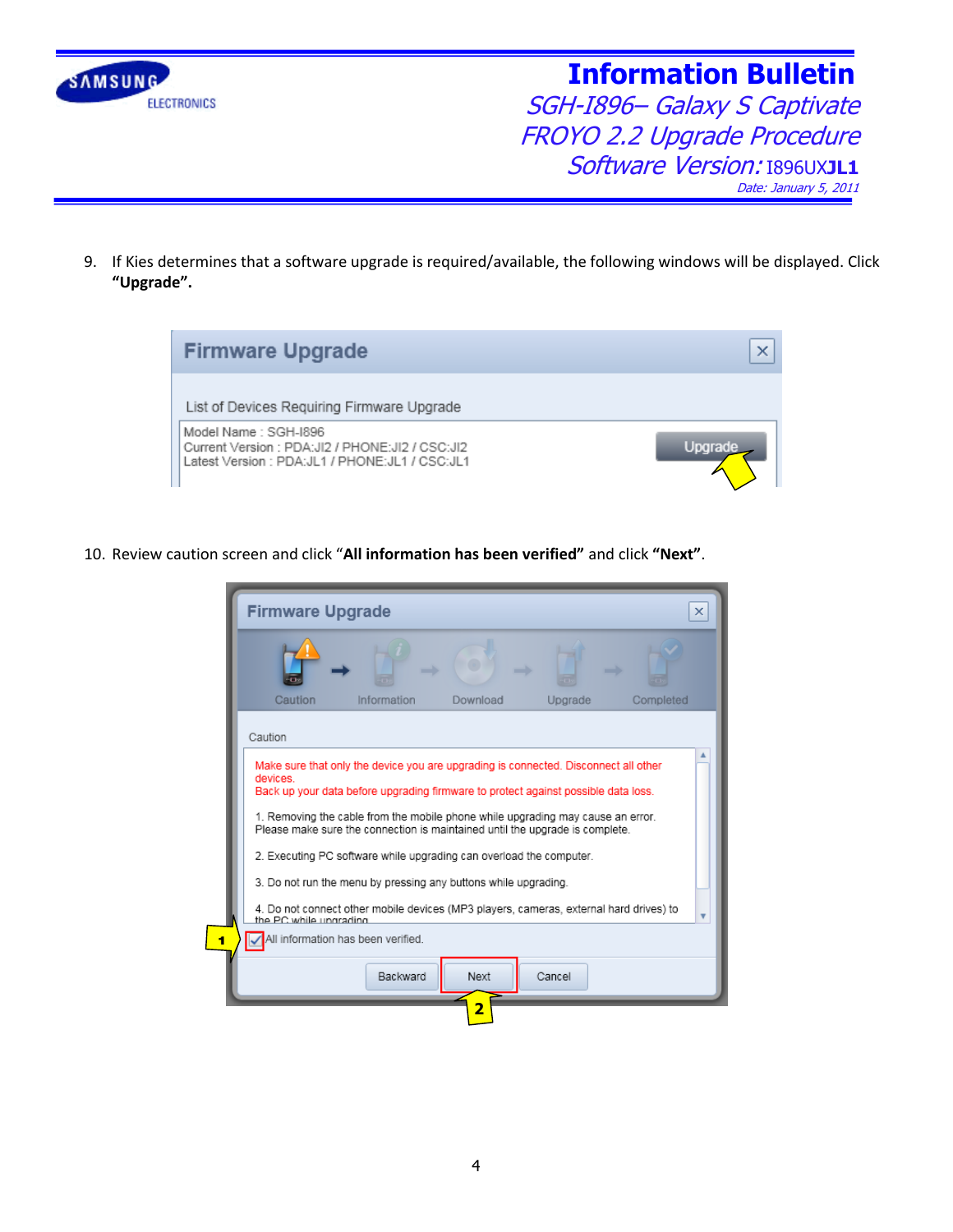

SGH-I896– Galaxy S Captivate FROYO 2.2 Upgrade Procedure Software Version: I896UX**JL1** Date: January 5, 2011

11. To select option to save contacts to Kies server, check **"Allow saving"** box and click **"Next"**. To skip option to save contacts to Kies server, check **"Proceed without saving"** box and click **"Next"**. This is recommended in case the Firmware update is not successful, phonebook data will not be lost.

| <b>Firmware Upgrade</b>    |                                                                                                                                                                                                                               |                                                                       |         |           | $\times$ |
|----------------------------|-------------------------------------------------------------------------------------------------------------------------------------------------------------------------------------------------------------------------------|-----------------------------------------------------------------------|---------|-----------|----------|
|                            | mark of the local division in the contract of the contract of the contract of the contract of the contract of the contract of the contract of the contract of the contract of the contract of the contract of the contract of |                                                                       |         |           |          |
| Caution                    | <b>Information</b>                                                                                                                                                                                                            | Download                                                              | Upgrade | Completed |          |
| Information                |                                                                                                                                                                                                                               |                                                                       |         |           |          |
|                            | Service Name : SGH-1896 Firmware Upgrade                                                                                                                                                                                      |                                                                       |         |           |          |
|                            | Service Version : (PDA:JL1 / PHONE:JL1 / CSC:JL1)                                                                                                                                                                             |                                                                       |         |           |          |
|                            |                                                                                                                                                                                                                               |                                                                       |         |           |          |
|                            |                                                                                                                                                                                                                               |                                                                       |         |           |          |
|                            |                                                                                                                                                                                                                               |                                                                       |         |           |          |
| Agree to Store Information |                                                                                                                                                                                                                               |                                                                       |         |           |          |
|                            |                                                                                                                                                                                                                               |                                                                       |         |           |          |
| <b>Check one</b>           | I on the server for two years.                                                                                                                                                                                                | cy while upgrading firmware, and to optimize your service, your phone |         |           |          |
|                            | Saved phone numbers are never used for purposes other than providing you with a recovery                                                                                                                                      |                                                                       |         |           |          |
|                            |                                                                                                                                                                                                                               |                                                                       |         |           |          |
| service in eme             | ncy situations. Allow phone numbers to be saved?                                                                                                                                                                              |                                                                       |         |           |          |
|                            |                                                                                                                                                                                                                               |                                                                       |         |           |          |
| Allow saving               | Proceed without saving                                                                                                                                                                                                        |                                                                       |         |           |          |
|                            | Backward                                                                                                                                                                                                                      | Next                                                                  | Cancel  |           |          |
|                            |                                                                                                                                                                                                                               |                                                                       |         |           |          |

12. Software being downloaded from Kies server. Note this process can up to 45 minutes.

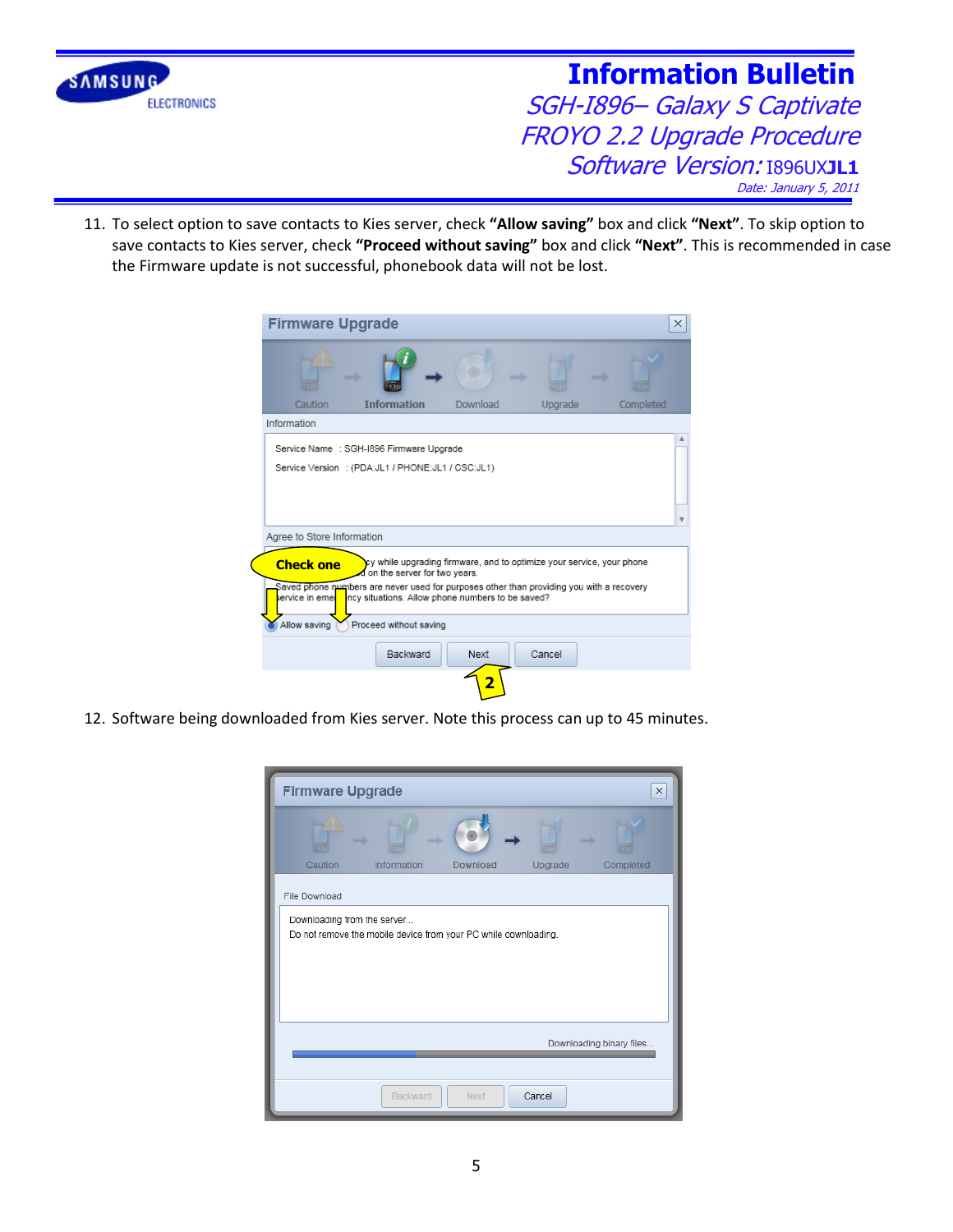

SGH-I896– Galaxy S Captivate FROYO 2.2 Upgrade Procedure Software Version: I896UX**JL1** Date: January 5, 2011

13. If below screen appears, follow instructions to put device into Download Mode and press OK.



14. Once the software has been downloaded from Kies server, Froyo 2.2 upgrade will start.